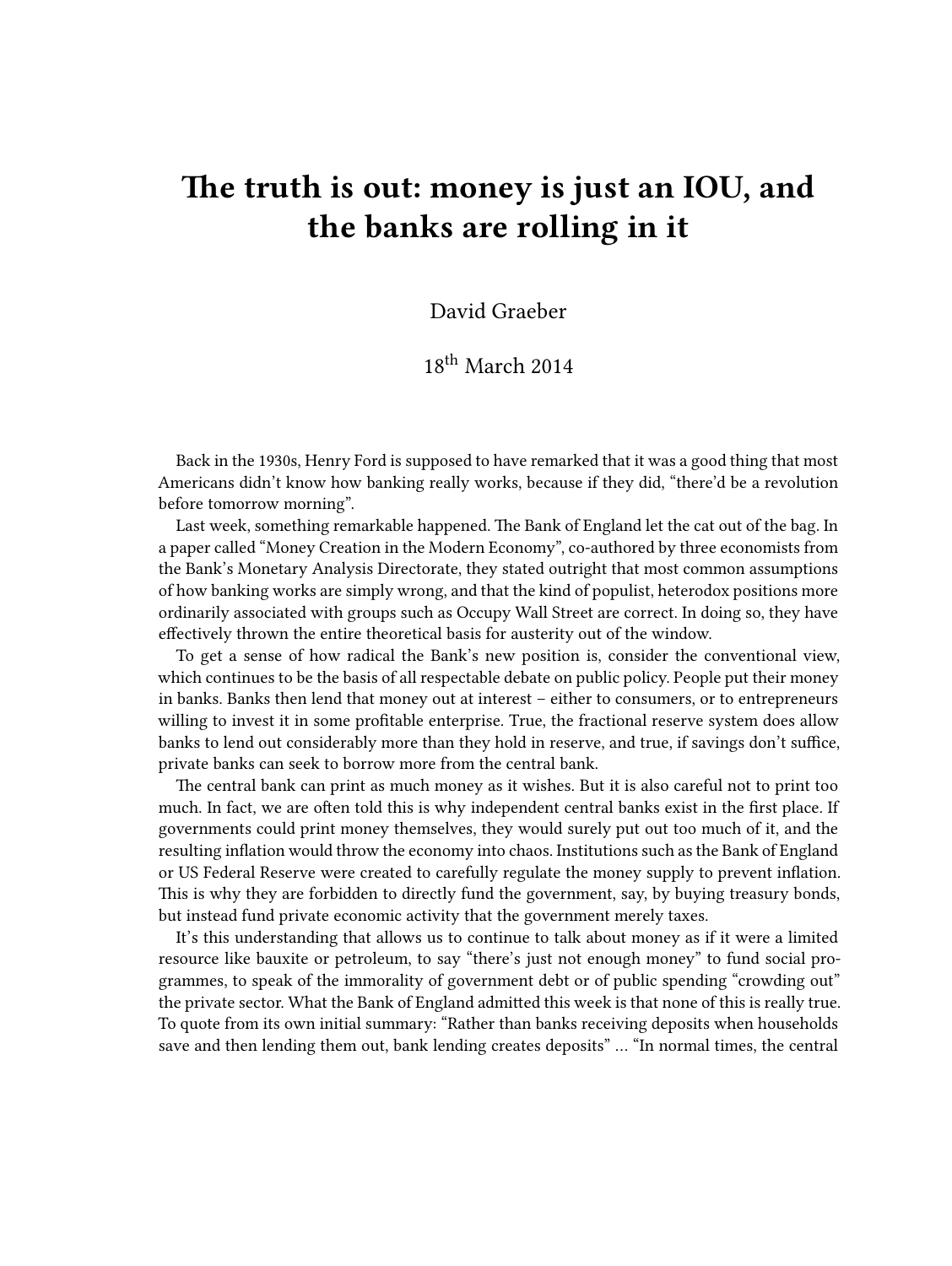bank does not fix the amount of money in circulation, nor is central bank money 'multiplied up' into more loans and deposits."

In other words, everything we know is not just wrong – it's backwards. When banks make loans, they create money. This is because money is really just an IOU. The role of the central bank is to preside over a legal order that effectively grants banks the exclusive right to create IOUs of a certain kind, ones that the government will recognise as legal tender by its willingness to accept them in payment of taxes. There's really no limit on how much banks could create, provided they can find someone willing to borrow it. They will never get caught short, for the simple reason that borrowers do not, generally speaking, take the cash and put it under their mattresses; ultimately, any money a bank loans out will just end up back in some bank again. So for the banking system as a whole, every loan just becomes another deposit. What's more, insofar as banks do need to acquire funds from the central bank, they can borrow as much as they like; all the latter really does is set the rate of interest, the cost of money, not its quantity. Since the beginning of the recession, the US and British central banks have reduced that cost to almost nothing. In fact, with "quantitative easing" they've been effectively pumping as much money as they can into the banks, without producing any inflationary effects.

What this means is that the real limit on the amount of money in circulation is not how much the central bank is willing to lend, but how much government, firms, and ordinary citizens, are willing to borrow. Government spending is the main driver in all this (and the paper does admit, if you read it carefully, that the central bank does fund the government after all). So there's no question of public spending "crowding out" private investment. It's exactly the opposite.

Why did the Bank of England suddenly admit all this? Well, one reason is because it's obviously true. The Bank's job is to actually run the system, and of late, the system has not been running especially well. It's possible that it decided that maintaining the fantasy-land version of economics that has proved so convenient to the rich is simply a luxury it can no longer afford.

But politically, this is taking an enormous risk. Just consider what might happen if mortgage holders realised the money the bank lent them is not, really, the life savings of some thrifty pensioner, but something the bank just whisked into existence through its possession of a magic wand which we, the public, handed over to it.

Historically, the Bank of England has tended to be a bellwether, staking out seeming radical positions that ultimately become new orthodoxies. If that's what's happening here, we might soon be in a position to learn if Henry Ford was right.